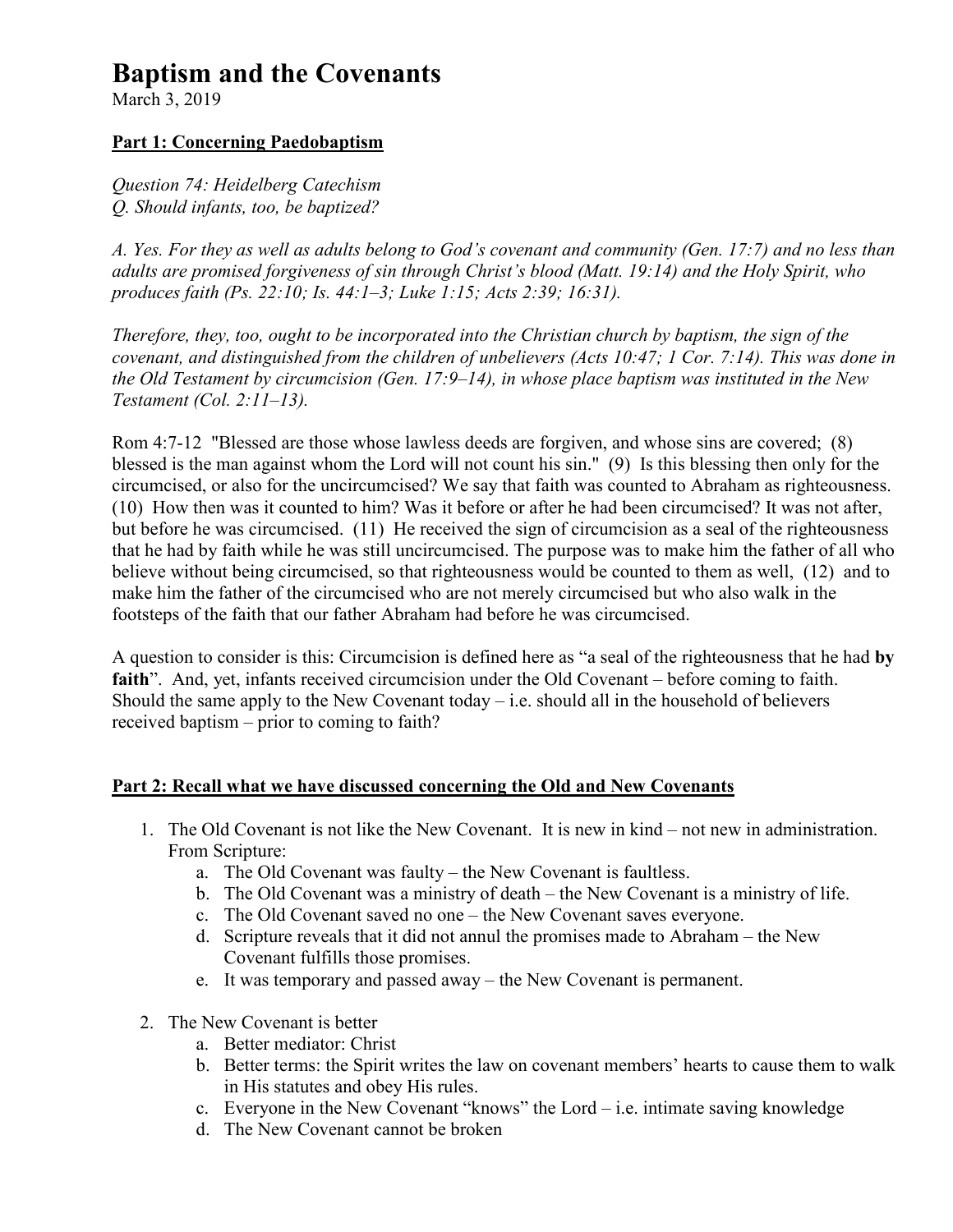**Consider that a new covenant, not like the one, can very easily have a different sign, a different set of members, and a different administration. While similarities may exist, we must keep in mind that the New Covenant is not a continuation of the Old Covenant.** 

#### **Part 3: Entering the Covenant: Old vs New:**

#### **Entrance into the Old Covenant was physical:**

Gen 17:10-13: This is my covenant, which you shall keep, between me and you and your offspring after you: Every male among you shall be circumcised. (11) You shall be circumcised in the flesh of your foreskins, and it shall be a sign of the covenant between me and you. (12) He who is eight days old among you shall be circumcised. Every male throughout your generations, whether born in your house or bought with your money from any foreigner who is not of your offspring, (13) both he who is born in your house and he who is bought with your money, shall surely be circumcised. So shall my covenant be in your flesh an everlasting covenant.

#### **Entrance into the New Covenant is spiritual:**

Rom 2:28-29 For no one is a Jew who is merely one outwardly, nor is circumcision outward and physical. (29) But a Jew is one inwardly, and circumcision is a matter of the heart, by the Spirit, not by the letter. His praise is not from man but from God.

Col 2:11-12 In him also **you were circumcised with a circumcision made without hands**, by putting off the body of the flesh, by the circumcision of Christ, (12) having been buried with him in baptism, **in which you were also raised with him through faith** in the powerful working of God, who raised him from the dead.

#### **Part 3: Physical circumcision did not equal spiritual circumcision**

Deu 10:16: Circumcise therefore the foreskin of your heart and be no longer stubborn.

Jer 4:4: Circumcise yourselves to the LORD; remove the foreskin of your hearts, O men of Judah and inhabitants of Jerusalem; lest my wrath go forth like fire, and burn with none to quench it, because of the evil of your deeds."

In his farewell address, Moses anticipated the truth of this in providing this promise:

Deu 30:6 And the LORD your God will circumcise your heart and the heart of your offspring, so that you will love the LORD your God with all your heart and with all your soul, that you may live.

But consider that this promise is the result of their falling away:

Deu 30:1-3 "And when all these things come upon you, the blessing and the curse, which I have set before you, and you call them to mind among all the nations where the LORD your God has driven you, (2) and return to the LORD your God, you and your children, and obey his voice in all that I command you today, with all your heart and with all your soul, (3) then the LORD your God will restore your fortunes and have compassion on you, and he will gather you again from all the peoples where the LORD your God has scattered you.